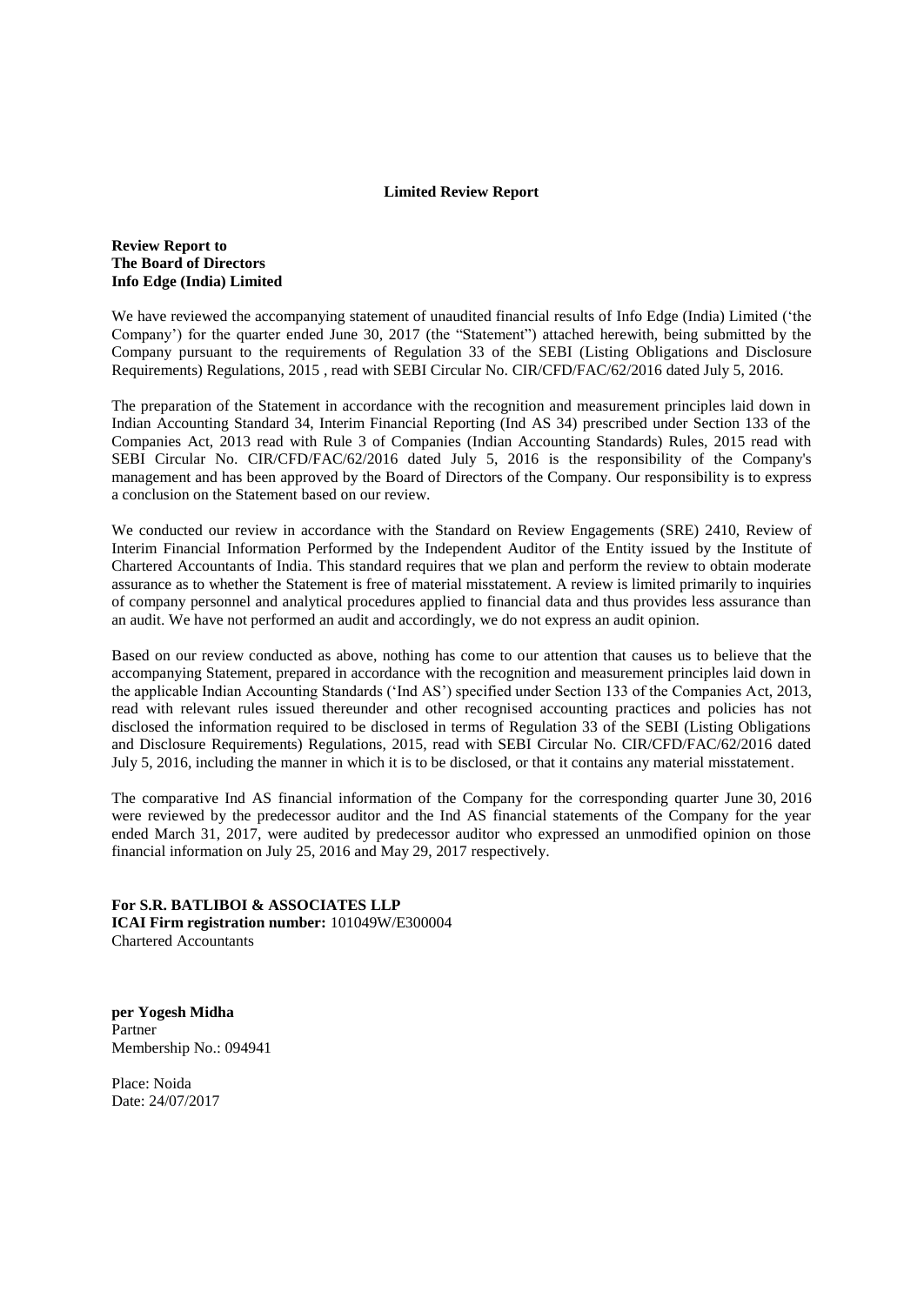# Regd. Office : Ground Floor, GF-12A, 94, Meghdoot Building, Nehru Place, New Delhi - 110019 CIN : L74899DL1995PLC068021 ,Tel no. : 0120-3082000 , Fax : 0120-3082095 ,URL : www.infoedge.in , Email : investors@naukri.com

## STATEMENT OF STANDALONE UNAUDITED RESULTS FOR THE QUARTER ENDED JUNE 30, 2017

| <b>PART I</b>                                                                      |                              |                                                   | Amount in $F(Mn)$                                                            |                                          |
|------------------------------------------------------------------------------------|------------------------------|---------------------------------------------------|------------------------------------------------------------------------------|------------------------------------------|
| <b>Particulars</b>                                                                 | 3 months ended<br>30/06/2017 | <b>Preceeding 3</b><br>months ended<br>31/03/2017 | <b>Corresponding 3</b><br>months ended in<br>the previous year<br>30/06/2016 | <b>Previous year</b><br>ended 31/03/2017 |
|                                                                                    | (Unaudited)                  | (Audited)                                         | (Unaudited)                                                                  | (Audited)                                |
|                                                                                    |                              |                                                   |                                                                              |                                          |
| 1. Income                                                                          |                              |                                                   |                                                                              |                                          |
| Revenue from operations                                                            | 2,224.64                     | 2,084.16                                          | 1,975.98                                                                     | 8,021.06                                 |
| Other income                                                                       | 263.93                       | 113.36                                            | 243.17                                                                       | 625.23                                   |
| <b>Total Income</b>                                                                | 2,488.57                     | 2,197.52                                          | 2,219.15                                                                     | 8,646.29                                 |
| 2. Expenses:                                                                       |                              |                                                   |                                                                              |                                          |
| a) Employee benefits expense                                                       | 991.01                       | 935.70                                            | 963.06                                                                       | 3,751.58                                 |
| b) Finance costs                                                                   | 0.17                         | 0.21                                              | 0.25                                                                         | 1.00                                     |
| c) Network, internet and other direct charges<br>d) Advertising and promotion cost | 33.98<br>254.18              | 30.31<br>217.04                                   | 61.52<br>257.98                                                              | 172.58<br>880.53                         |
| e) Depreciation and amortisation expense                                           | 54.39                        | 56.19                                             | 59.78                                                                        | 240.55                                   |
| f) Other expenses                                                                  | 242.17                       | 269.31                                            | 215.66                                                                       | 941.47                                   |
| <b>Total expenses</b>                                                              | 1,575.90                     | 1,508.76                                          | 1,558.25                                                                     | 5,987.71                                 |
|                                                                                    |                              |                                                   |                                                                              |                                          |
| 3. Profit before exceptional items and tax (1-2)                                   | 912.67                       | 688.76                                            | 660.90                                                                       | 2,658.58                                 |
| 4. Exceptional items (Refer Note no. 4)                                            |                              | 39.84                                             |                                                                              | 39.84                                    |
| 5. Profit before tax (3-4)                                                         | 912.67                       | 648.92                                            | 660.90                                                                       | 2,618.74                                 |
|                                                                                    |                              |                                                   |                                                                              |                                          |
| 6. Tax expense<br>(a) Current Tax                                                  | 301.86                       | 273.81                                            | 105.18                                                                       | 770.62                                   |
| (b) Tax reversals/charge for prior periods (Refer Note no. 5)                      |                              | 10.17                                             |                                                                              | (393.14)                                 |
| (c) Deferred tax                                                                   | (31.45)                      | 36.28                                             | 112.17                                                                       | 197.23                                   |
| 7. Net Profit for the period (5-6)                                                 | 642.26                       | 328.66                                            | 443.55                                                                       | 2,044.03                                 |
| 8. Other comprehensive income, net of income tax                                   |                              |                                                   |                                                                              |                                          |
| Items that will not be reclassified to profit or loss-                             |                              |                                                   |                                                                              |                                          |
| (a) Remeasurement of post employment benefit obligation                            | (10.09)                      | 5.09                                              | (8.69)                                                                       | (7.18)                                   |
| (b) Income tax relating to this                                                    | 3.49                         | (1.77)                                            | 3.01                                                                         | 2.48                                     |
| Total other comprehensive income, net of income tax                                | (6.60)                       | 3.32                                              | (5.68)                                                                       | (4.70)                                   |
| 9. Total comprehensive income for the period $(7+8)$                               | 635.66                       | 331.98                                            | 437.87                                                                       | 2,039.33                                 |
| 10. Paid-up equity share capital<br>(Face value of ₹10 per share)                  | 1,212.16                     | 1,212.16                                          | 1,209.16                                                                     | 1,212.16                                 |
| 11. Other Equity                                                                   |                              |                                                   |                                                                              | 18,620.30                                |
| 12. Earning per share (of ₹10 each) (not annualised)                               |                              |                                                   |                                                                              |                                          |
| (a) Basic                                                                          | 5.30                         | 2.74                                              | 3.67                                                                         | 16.91                                    |
| (b) Diluted                                                                        | 5.24                         | 2.73                                              | 3.64                                                                         | 16.81                                    |
|                                                                                    |                              |                                                   |                                                                              |                                          |